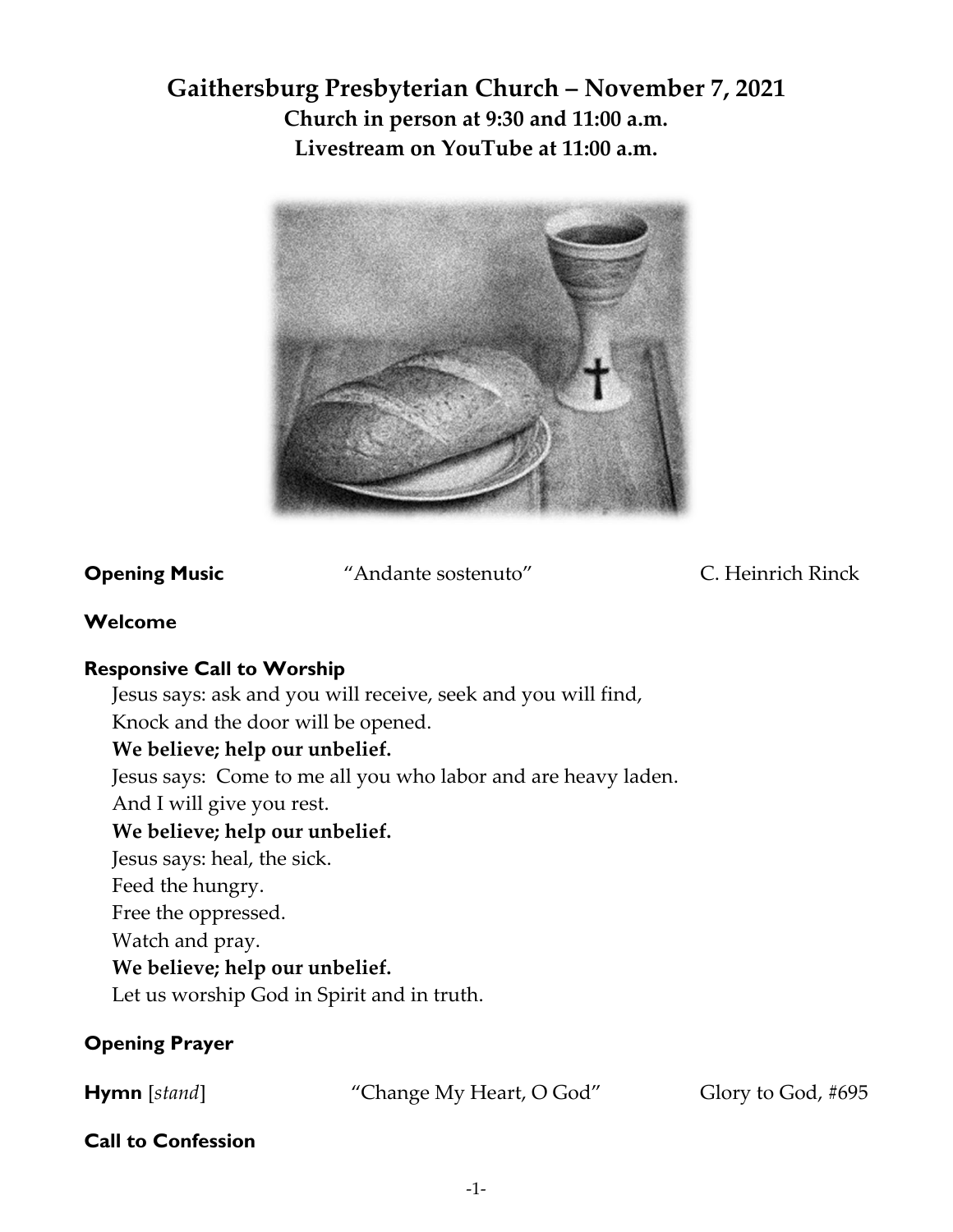**Prayer of Confession in Song** [*seated*] Glory to God, #423

"Create in Me A Clean Heart" *verse 1* [*Please sing twice*]

**Create in me a clean heart, O God; create in me a clean heart, O God; create in me a clean heart, O God, and renew a right spirit within me.**

[*Silence for Personal Prayer*]

### **Assurance of Pardon**

# **We Listen to God's Word**

**Children's Message (9:30)**

### **Dedication of Haiden Vanuel Yang (11:00)**

*Children and youth stay in worship today.* 

### **Scripture Luke 3:1–6**

In the fifteenth year of the reign of Emperor Tiberius, when Pontius Pilate was governor of Judea, and Herod was ruler of Galilee, and his brother Philip ruler of the region of Ituraea and Trachonitis, and Lysanias ruler of Abilene, 2during the high-priesthood of Annas and Caiaphas, the word of God came to John son of Zechariah in the wilderness. <sup>3</sup>He went into all the region around the Jordan, proclaiming a baptism of repentance for the forgiveness of sins, 4as it is written in the book of the words of the prophet Isaiah,

'The voice of one crying out in the wilderness:

"Prepare the way of the Lord,

make his paths straight.

<sup>5</sup> Every valley shall be filled,

and every mountain and hill shall be made low,

and the crooked shall be made straight,

and the rough ways made smooth;

<sup>6</sup> and all flesh shall see the salvation of God."

### **Luke 3:7–14**

John said to the crowds that came out to be baptized by him, 'You brood of vipers! Who warned you to flee from the wrath to come? <sup>8</sup>Bear fruits worthy of repentance. Do not begin to say to yourselves, "We have Abraham as our ancestor"; for I tell you, God is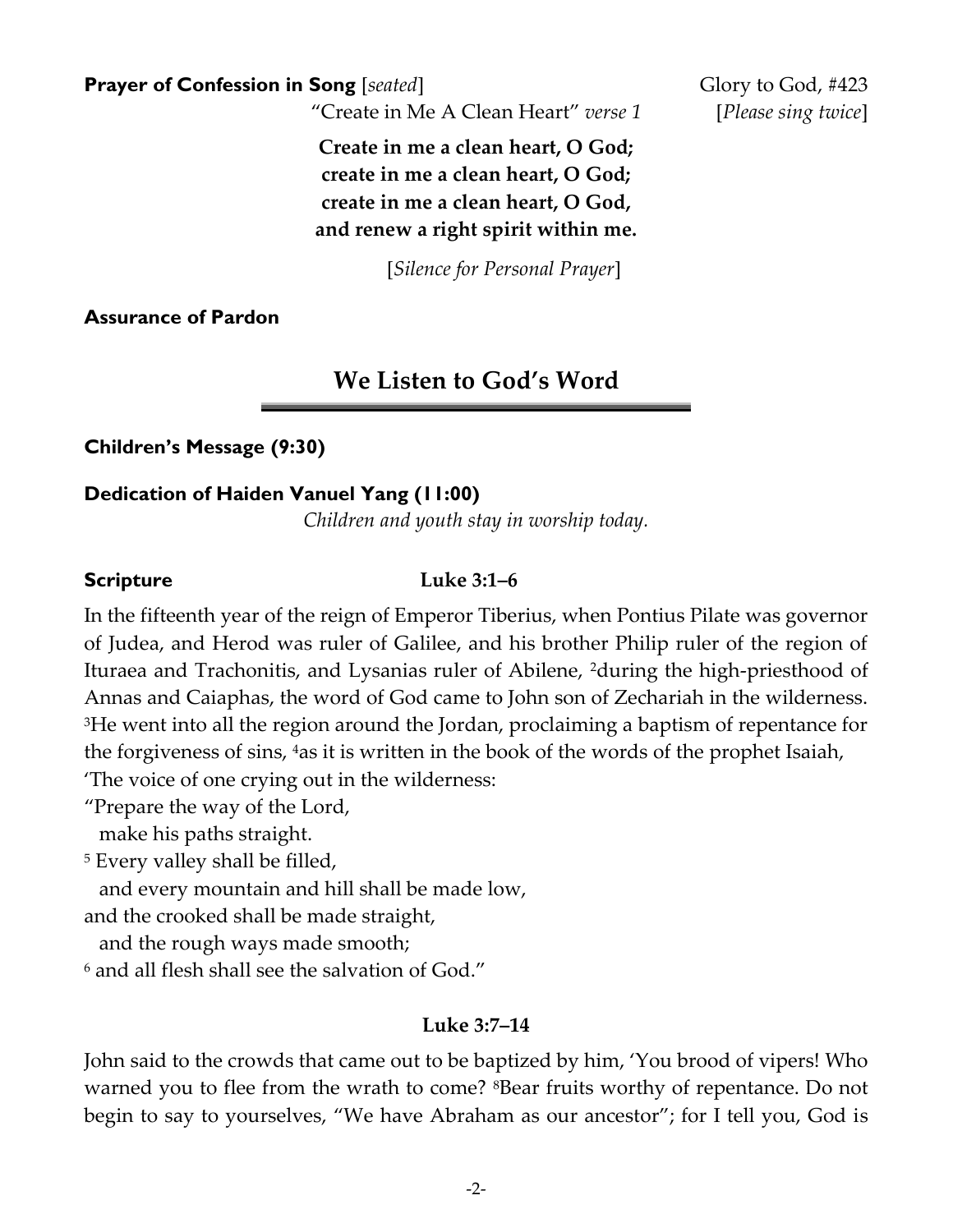able from these stones to raise up children to Abraham. 9Even now the axe is lying at the root of the trees; every tree therefore that does not bear good fruit is cut down and thrown into the fire.'

 $10$  And the crowds asked him, 'What then should we do?'  $11$ In reply he said to them, 'Whoever has two coats must share with anyone who has none; and whoever has food must do likewise.' 12Even tax-collectors came to be baptized, and they asked him, 'Teacher, what should we do?' 13He said to them, 'Collect no more than the amount prescribed for you.' 14Soldiers also asked him, 'And we, what should we do?' He said to them, 'Do not extort money from anyone by threats or false accusation, and be satisfied with your wages.'

Holy Wisdom, Holy Word. **Thanks be to God.**

**Sermon Brooding Vipers** Rev. Mary Austin

# **We Respond to God's Grace**

## **Invitation to Generosity and Prayer of Thanksgiving**

**Communion Music** [*seated*] "Precious Lord, Take My Hand" Glory to God, #834

### **Invitation to the Communion Table and Great Prayer of Thanksgiving**

The Lord be with you. **And also with you.** Lift up your hearts. **We lift them up to the Lord.** Let us give thanks to the Lord our God. **It is right to give our thanks and praise.**

It is truly right, and our greatest joy…

**Lord's Prayer** [*together*]

**Our Father, who art in heaven, hallowed be thy name, thy kingdom come, thy will be done, on earth as it is in heaven. Give us this day our daily bread; and forgive us our debts, as we forgive our debtors; and lead us not into temptation, but deliver us from evil. For thine is the kingdom, and the power, and the glory, forever. Amen.**